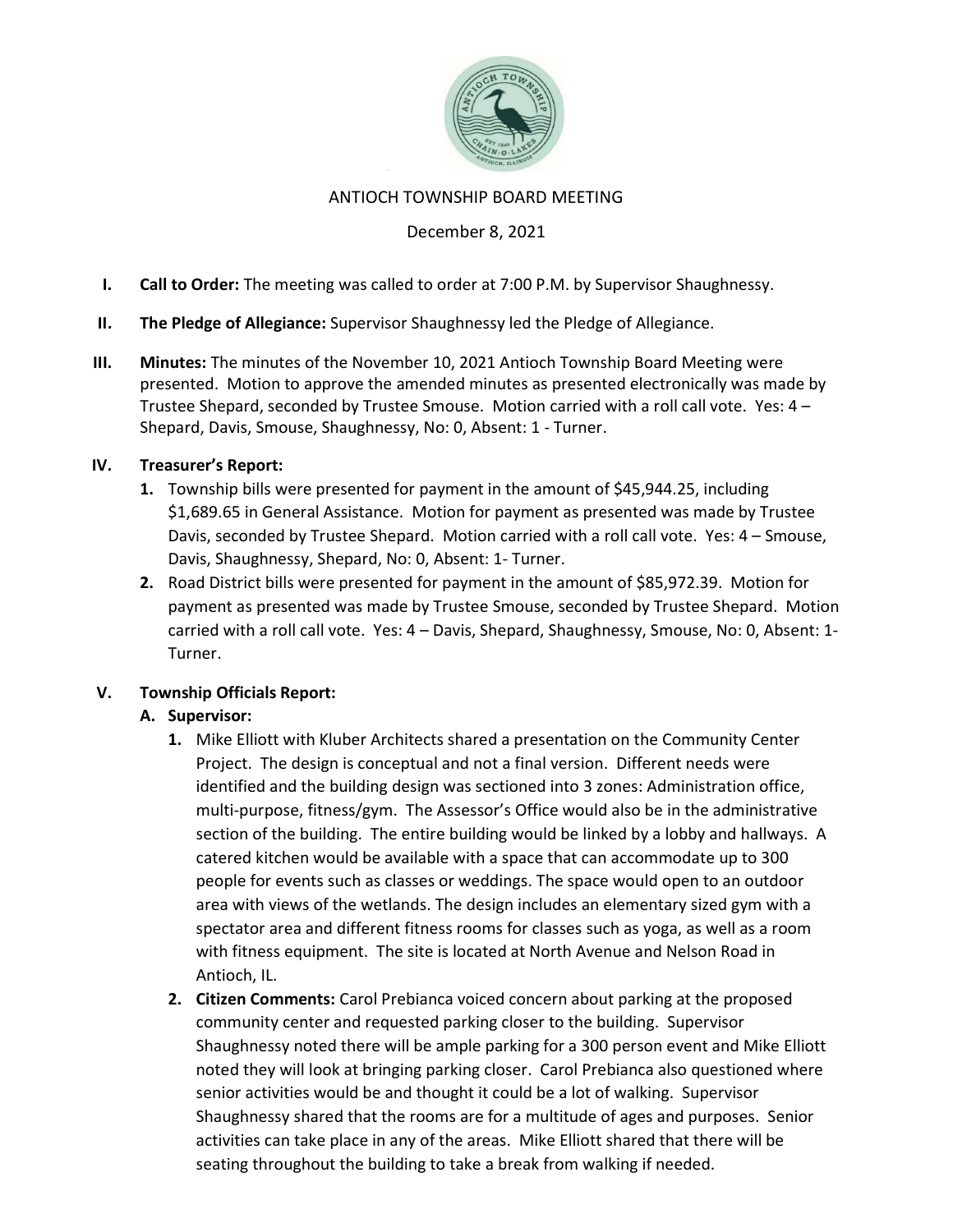Heather Devine thanked the board for putting this idea forward and believes it is needed. She thinks the work at Osmond Park is amazing and has a lot of confidence in the next project. She questioned if there will be a membership fee. Supervisor Shaughnessy shared that the particulars need to be worked out, and that the Township is working closely with the Village and their Parks and Recreations department. Heather Devine also inquired if an indoor pool is being considered. Supervisor Shaughnessy stated it is not, that the Township is trying to effectively handle senior services for the Village and the Township and have recreation areas while effectively using taxpayer money. Heather Devine also asked if there was room for growth. Supervisor Shaughnessy didn't believe so.

Jackie Bennecke is excited and expressed interest in a pool. She asked if a walking track above the gym similar to Lindenhurst Park District has been looked into. Supervisor Shaughnessy shared that has not been looked into yet. Antioch does not have a park district taxing body and the Township has not asked for a tax increase in over 30 years. Jackie Bennecke asked how long this will take. Mike Elliott commented they anticipate 12-14 month for construction. Supervisor Shaughnessy shared he is hopeful for Spring 2024.

Mary Priller asked if there are plans to work with best practices environmentally for solar panels and grants. Supervisor Shaughnessy shared the Township is working with Congressmen, Senators, and State Representatives to see what grant opportunities exist after approval. Mike Elliott shared the goal is for the building to be as sustainable as possible, such as renewable energy and solar. Mary Priller also asked if a charging station has been looked into. Mike Elliott commented those considerations will be put into any final planning. Inside, as much natural light as possible will be taken advantage of. Supervisor Shaughnessy shared Trustee Turner has been working with ComEd regarding help with construction of a new building and grant money.

Carol Prebianca asked if food will be served and if there will be a dining room. Supervisor Shaughnessy commented there will be food, but no dining room. Food can be brought in by vendors, but will not be cooked onsite and involvement from the Health Department will not be needed.

Jackie Bennecke asked what will happen to the current Township building. Supervisor Shaughnessy shared that the Township owns one third, Lake Villa one third, and the High School one third. An appraisal would be done and the other two would buy out the Township's one third ownership. Jackie Bennecke also asked if there will be open green space for fields and parks. Supervisor Shaughnessy commented that has not been looked into yet. Mike Elliott shared that the building would sit on a hill and the property then drops down. There are walking trails in the Arbors of Windmill Creek, which is at the edge of the property.

Heather Devine inquired if the land is being donated. Supervisor Shaughnessy shared the Village currently owns the property and had plans for a recreation center until the William's Park pool was updated. The Township has been looking for property or another building for over three years. Other open properties as well as St Peter and the Learning Center were explored. This site gets the Township back into Antioch and is an ideal cooperation to show the Township and Village are working together. Bruce Goeckner questioned what will happen to the site if the referendum does not pass. Supervisor Shaughnessy shared the Village is passing a resolution to give the property to the Township and the Township is passing an ordinance to accept the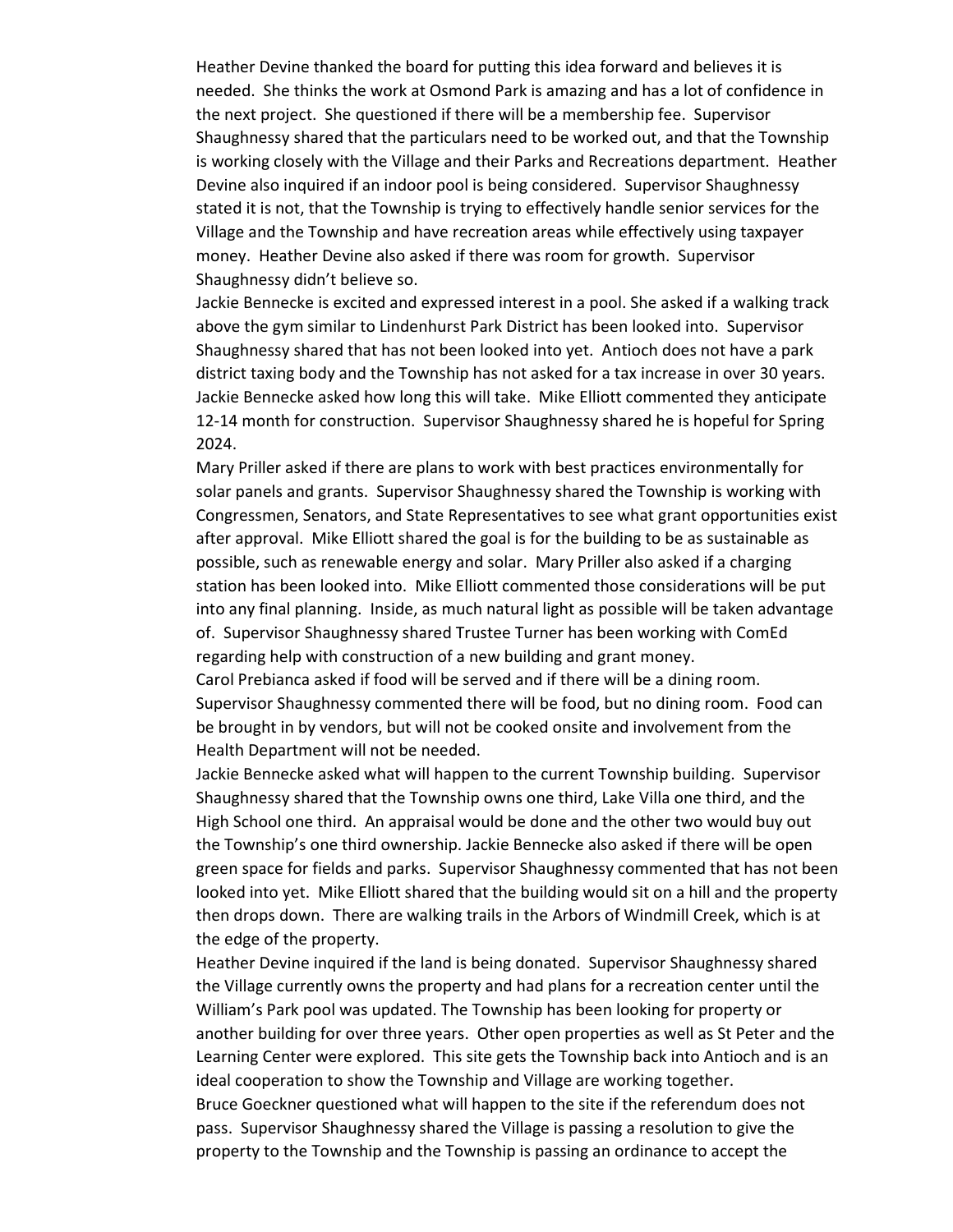property. The Village and Township are also entering into an Intergovernmental Agreement together. If the Township does not do anything with the property by 2037, it reverts back to the Village. If the referendum doesn't pass, the Township will stay in the current building.

Jeff Rosenthal asked via the GoToMeeting chat how the Village is involved if there is a partnership or sharing agreement. Supervisor Shaughnessy commented the Village is working with the Township regarding handling Senior Services and deeding the Township the property to put up the building.

Dennis Dyer shared through the GoToMeeting that this looks nice and asked if a cost analysis has been done on an indoor pool that it might garner support. A pool is not being looked into.

- 3. Motion to approve Ordinance #1208-21 Requesting the Transfer of Certain Real Property Located Within the Village of Antioch to the Township of Antioch, County of Lake, State of Illinois was made by Trustee Shepard, seconded by Trustee Davis. Motion carried with a roll call vote. Yes: 4 – Shepard, Smouse, Davis, Shaughnessy, No: 0, Absent: 1- Turner. Supervisor Shaughnessy shared that the next step is to begin paperwork to take over the property and put this on for referendum in November 2022. The board has been provided the IGA and the Village's resolution and TOIRMA Insurance Coverage, which takes effect immediately.
- B. Clerk: No update.
- C. Assessor: No update.

## D. Highway Commissioner:

1. Highway Commissioner Ring shared that after 24 years of dedicated service, Dave Horton is retiring and he will be truly missed.

#### E. Trustee Reports:

# 1. Senior Services, Trustee Davis:

- 2. 61 seniors attended Badda Boom Badda Bingo on November 18, 2021. Raffles were held and turkeys with sides were given away. 20-25 attended Planes, Trains, and Automobiles at the Antioch Theatre on December 6, 2021. 14 attended the \$11.00 lunch at Oliverii North after. December 15, 2021 is Holiday Inn at Fireside in Fort Atkinson, WI. December 21, 2021 is the Holiday Luncheon For \$10.00 per person at the VFW from 11:30 – 2:00 P.M. It is \$10.00 per person and close to 200 people are signed up. January 3, 2022 the movie at Antioch Theatre at 10:00 A.M. will be The Devil Wears Prada. Valet parking and free popcorn will be available. January 11, 2022 is Queen Elizabeth live by Leslie Goddard at the Township building in Steve Smouse Hall for \$20.00 per person from 9:30 A.M – 11:00 A.M.
- 3. Finance, Trustee Turner: No update.

# 4. Parks, Trustee Shepard:

- a. The parks crew are winding down for the year, and are doing maintenance and setting up for next year.
- b. An Engineering firm was met with at Thelen to discuss ideas. The design includes open space at the back end, incorporating the work the Goeckner family has done, putting in basketball and pickleball courts, an obstacle course, ample parking, and some other items. The plans are being put in to be shovel ready when grants